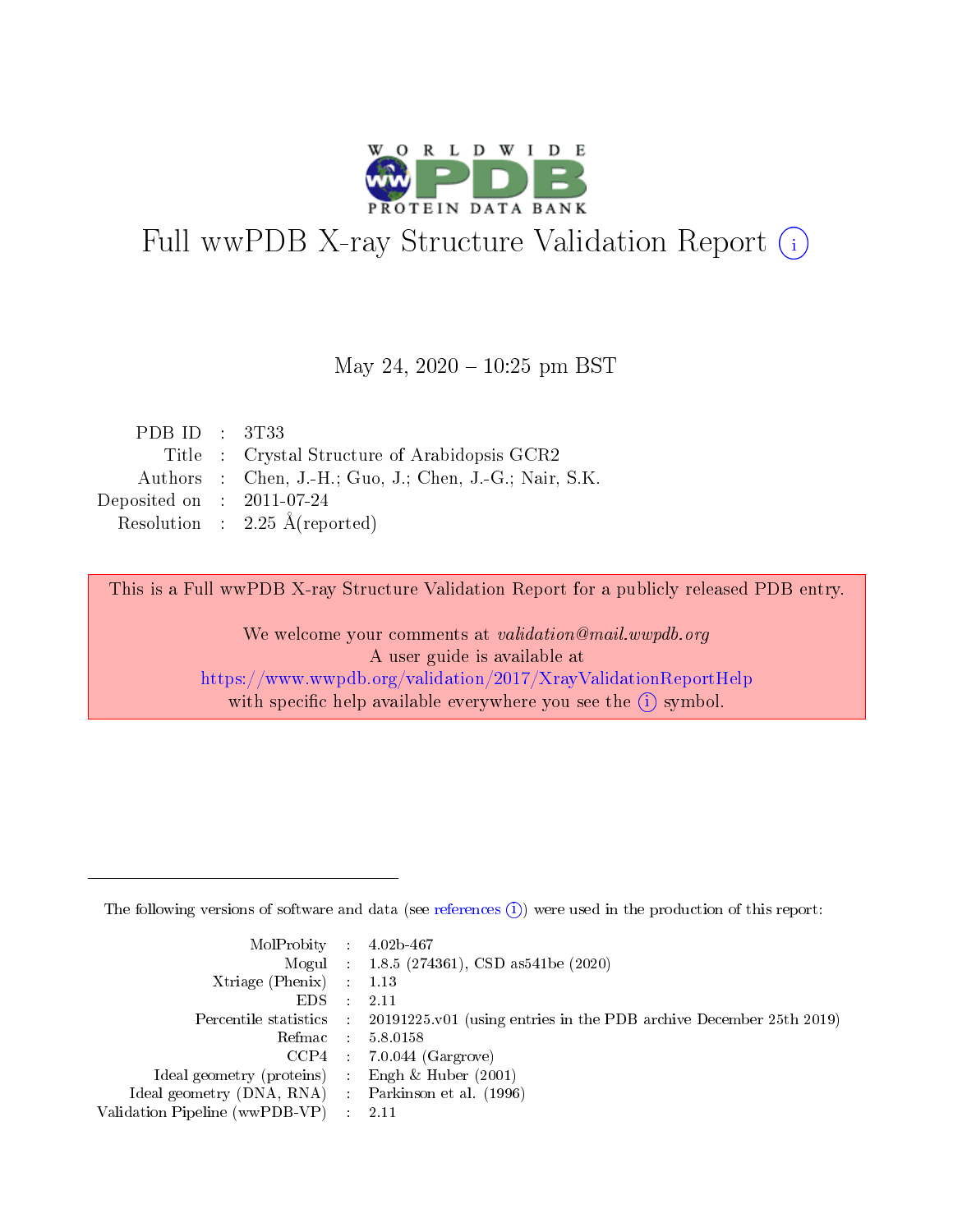# 1 [O](https://www.wwpdb.org/validation/2017/XrayValidationReportHelp#overall_quality)verall quality at a glance  $(i)$

The following experimental techniques were used to determine the structure: X-RAY DIFFRACTION

The reported resolution of this entry is 2.25 Å.

Percentile scores (ranging between 0-100) for global validation metrics of the entry are shown in the following graphic. The table shows the number of entries on which the scores are based.



| Metric                | Whole archive        | Similar resolution                                                     |
|-----------------------|----------------------|------------------------------------------------------------------------|
|                       | $(\#\text{Entries})$ | $(\#\text{Entries},\,\text{resolution}\,\,\text{range}(\textup{\AA}))$ |
| $R_{free}$            | 130704               | $1377(2.26-2.26)$                                                      |
| Clashscore            | 141614               | $1487(2.26-2.26)$                                                      |
| Ramachandran outliers | 138981               | $1449(2.26-2.26)$                                                      |
| Sidechain outliers    | 138945               | $1450(2.26-2.26)$                                                      |
| RSRZ outliers         | 127900               | $1356(2.26-2.26)$                                                      |

The table below summarises the geometric issues observed across the polymeric chains and their fit to the electron density. The red, orange, yellow and green segments on the lower bar indicate the fraction of residues that contain outliers for  $>=3, 2, 1$  and 0 types of geometric quality criteria respectively. A grey segment represents the fraction of residues that are not modelled. The numeric value for each fraction is indicated below the corresponding segment, with a dot representing fractions <=5% The upper red bar (where present) indicates the fraction of residues that have poor fit to the electron density. The numeric value is given above the bar.

| Mol | $\gamma$ hain | Length                 | Quality of chain |     |     |  |  |  |  |  |
|-----|---------------|------------------------|------------------|-----|-----|--|--|--|--|--|
|     |               |                        | 4%               |     |     |  |  |  |  |  |
|     |               | 1 <sup>2</sup><br>41 J | 72%              | 23% | . . |  |  |  |  |  |

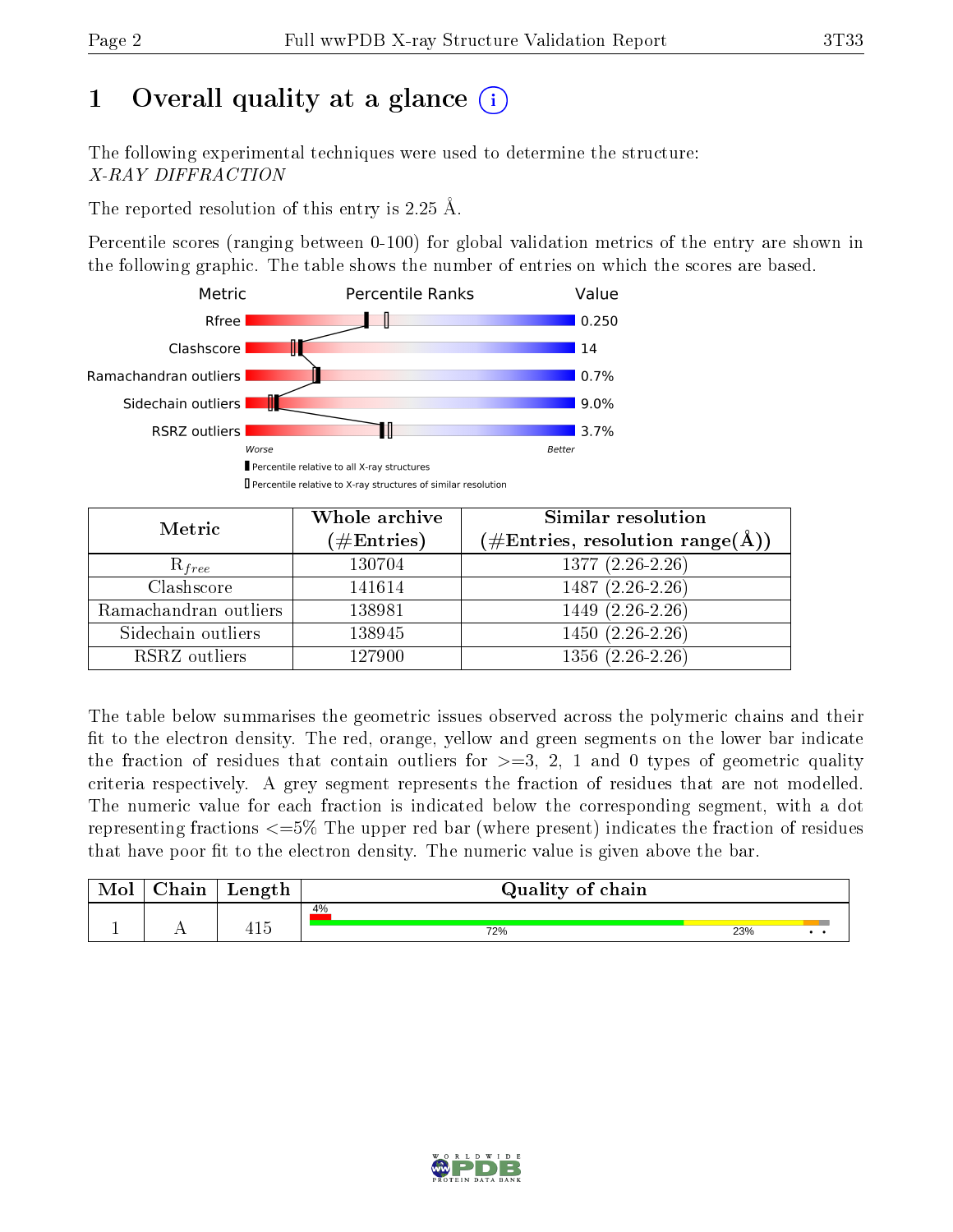# 2 Entry composition (i)

There are 4 unique types of molecules in this entry. The entry contains 3325 atoms, of which 0 are hydrogens and 0 are deuteriums.

In the tables below, the ZeroOcc column contains the number of atoms modelled with zero occupancy, the AltConf column contains the number of residues with at least one atom in alternate conformation and the Trace column contains the number of residues modelled with at most 2 atoms.

Molecule 1 is a protein called G protein coupled receptor.

| Mol | Chain | Residues | $\rm{Atoms}$  |      |     |     | ZeroOcc | $\mid$ AltConf $\mid$ Trace |  |  |
|-----|-------|----------|---------------|------|-----|-----|---------|-----------------------------|--|--|
|     |       | 407      | Totar<br>3254 | 2076 | 557 | 600 |         |                             |  |  |

There are 5 discrepancies between the modelled and reference sequences:

| Chain |      | Residue   Modelled   Actual | Comment                     | Reference |
|-------|------|-----------------------------|-----------------------------|-----------|
|       |      | -GLY                        | EXPRESSION TAG   UNP F4IEM5 |           |
|       | $-3$ | <b>PRO</b>                  | EXPRESSION TAG   UNP F4IEM5 |           |
|       |      | LEU                         | EXPRESSION TAG   UNP F4IEM5 |           |
|       |      | GLY                         | EXPRESSION TAG   UNP F4IEM5 |           |
|       |      | SER.                        | EXPRESSION TAG   UNP F4IEM5 |           |

• Molecule 2 is ZINC ION (three-letter code: ZN) (formula: Zn).

|  | $Mol$   Chain   Residues | <b>Atoms</b> | $\rm ZeroOcc \mid AltConf$ |  |
|--|--------------------------|--------------|----------------------------|--|
|  |                          | $\rm Total$  |                            |  |

• Molecule 3 is ACETATE ION (three-letter code: ACT) (formula:  $C_2H_3O_2$ ).

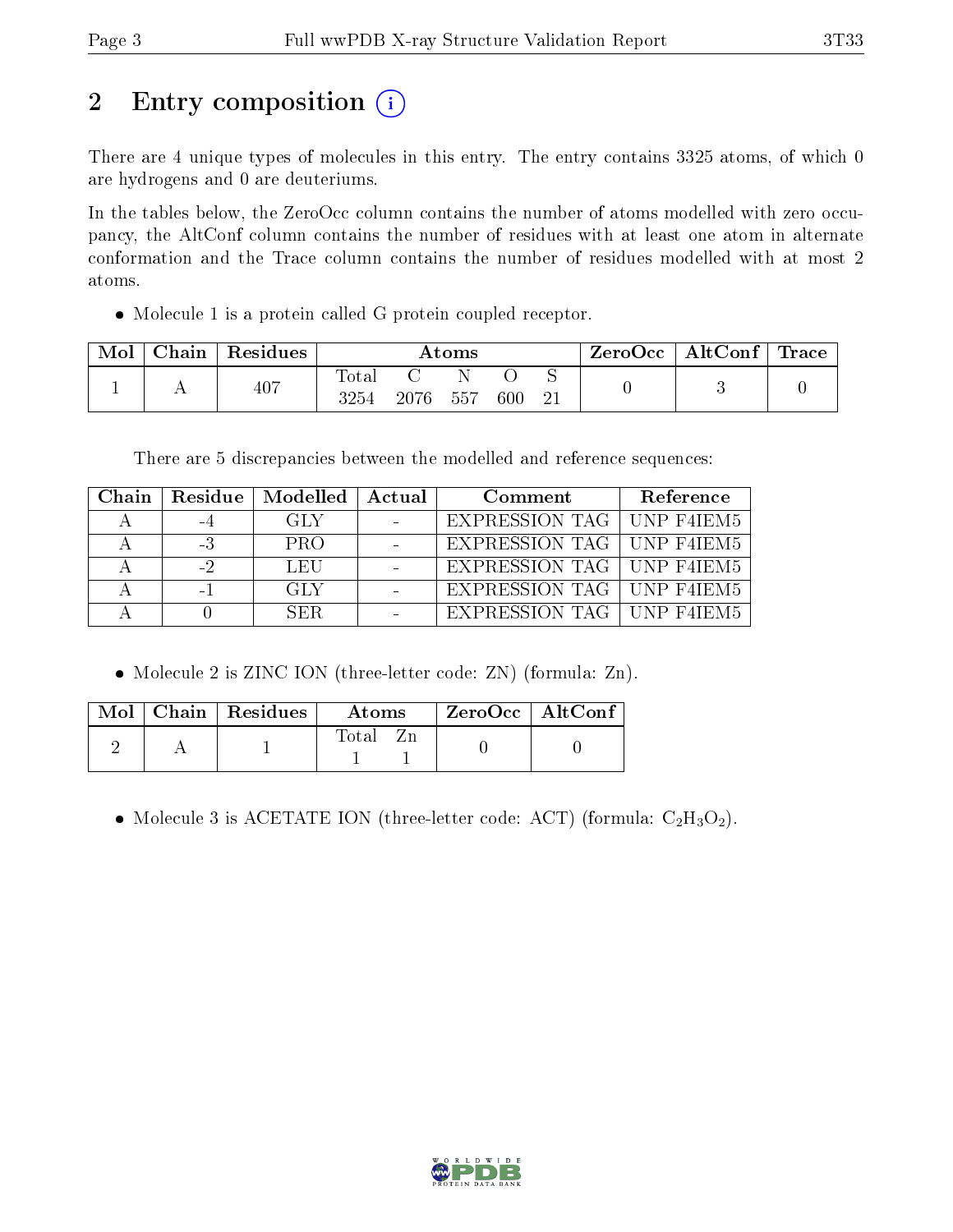

|  | $\text{Mol}$   Chain   Residues | Atoms                                                    |  |  | $ZeroOcc \   \ AltConf$ |  |
|--|---------------------------------|----------------------------------------------------------|--|--|-------------------------|--|
|  |                                 | $\begin{array}{ccc} \text{Total} & \text{C} \end{array}$ |  |  |                         |  |

 $\bullet\,$  Molecule 4 is water.

|  | $Mol$   Chain   Residues | Atoms       | ZeroOcc   AltConf |  |
|--|--------------------------|-------------|-------------------|--|
|  |                          | Total<br>66 |                   |  |

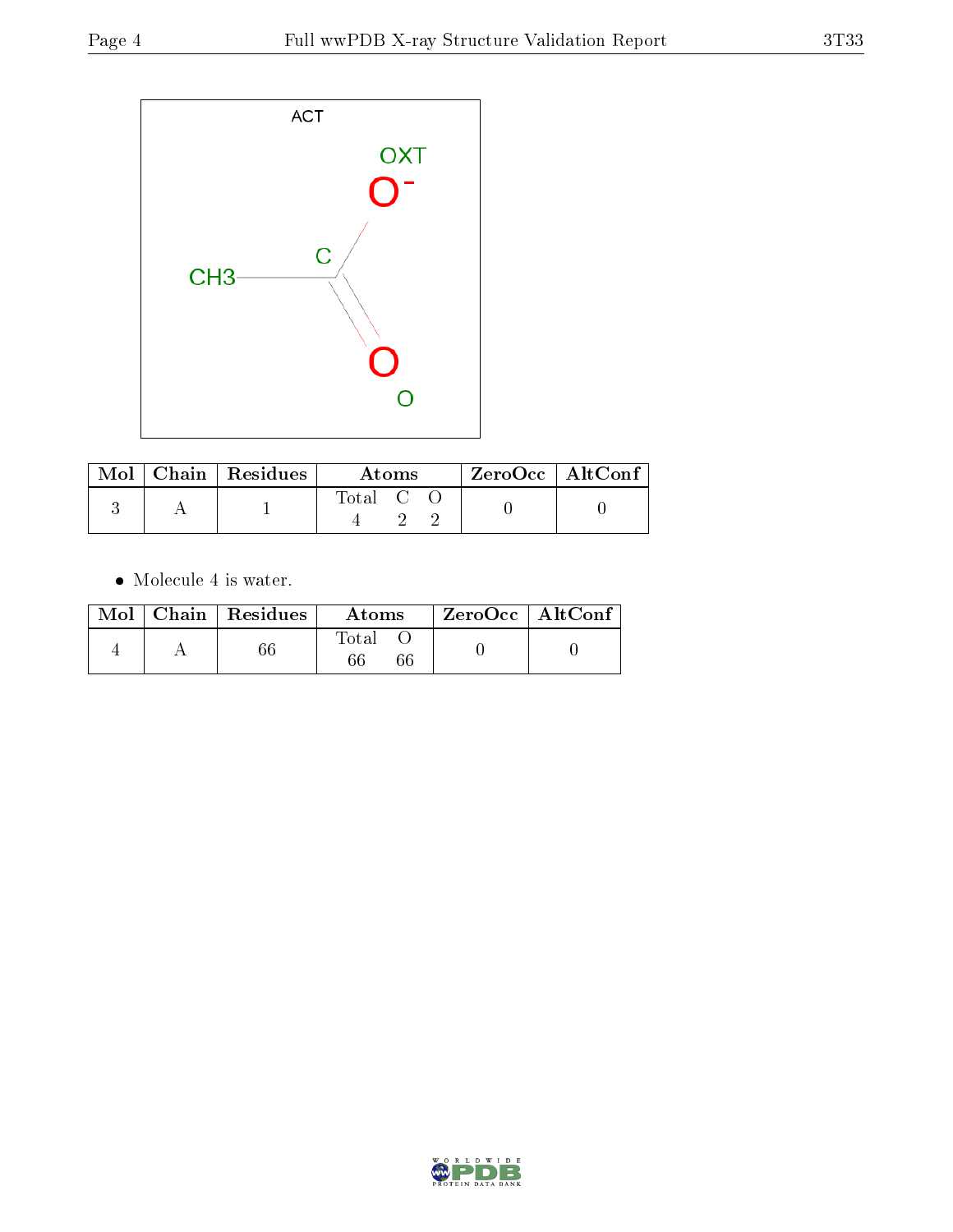# 3 Residue-property plots  $(i)$

These plots are drawn for all protein, RNA and DNA chains in the entry. The first graphic for a chain summarises the proportions of the various outlier classes displayed in the second graphic. The second graphic shows the sequence view annotated by issues in geometry and electron density. Residues are color-coded according to the number of geometric quality criteria for which they contain at least one outlier: green  $= 0$ , yellow  $= 1$ , orange  $= 2$  and red  $= 3$  or more. A red dot above a residue indicates a poor fit to the electron density (RSRZ  $> 2$ ). Stretches of 2 or more consecutive residues without any outlier are shown as a green connector. Residues present in the sample, but not in the model, are shown in grey.



• Molecule 1: G protein coupled receptor

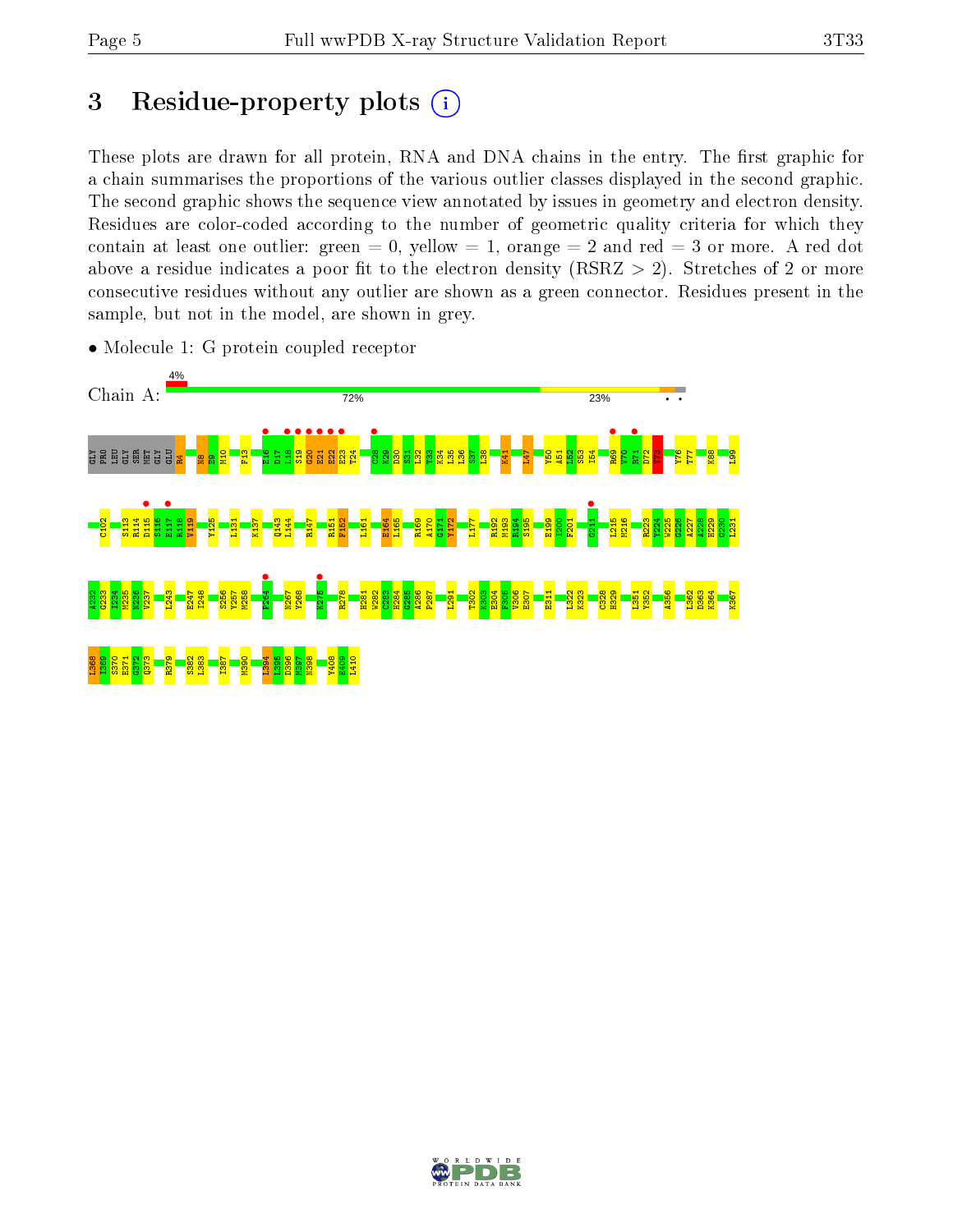# 4 Data and refinement statistics  $(i)$

| Property                                                         | Value                                              | Source                       |
|------------------------------------------------------------------|----------------------------------------------------|------------------------------|
| Space group                                                      | $C$ 2 $\overline{2}$ $\overline{21}$               | Depositor                    |
| Cell constants                                                   | $100.85\text{\AA}$<br>$119.51\text{\AA}$<br>77.24Å | Depositor                    |
| a, b, c, $\alpha$ , $\beta$ , $\gamma$                           | $90.00^\circ$<br>$90.00^\circ$<br>$90.00^\circ$    |                              |
| Resolution $(A)$                                                 | $37.05 - 2.25$                                     | Depositor                    |
|                                                                  | $37.05 = 2.25$                                     | <b>EDS</b>                   |
| % Data completeness                                              | $97.0 (37.05 - 2.25)$                              | Depositor                    |
| (in resolution range)                                            | $97.0 (37.05 - 2.25)$                              | <b>EDS</b>                   |
| $R_{merge}$                                                      | 0.07                                               | Depositor                    |
| $\mathrm{R}_{sym}$                                               | (Not available)                                    | Depositor                    |
| $\langle I/\sigma(I) \rangle$ <sup>1</sup>                       | $2.88$ (at $2.24\text{\AA}$ )                      | $\overline{\text{X}}$ triage |
| Refinement program                                               | <b>REFMAC</b>                                      | Depositor                    |
| $R, R_{free}$                                                    | 0.194, 0.257                                       | Depositor                    |
|                                                                  | 0.192<br>0.250                                     | DCC                          |
| $R_{free}$ test set                                              | 1108 reflections $(5.09\%)$                        | wwPDB-VP                     |
| Wilson B-factor $(A^2)$                                          | 38.0                                               | Xtriage                      |
| Anisotropy                                                       | 0.595                                              | Xtriage                      |
| Bulk solvent $k_{sol}(\text{e}/\text{A}^3), B_{sol}(\text{A}^2)$ | $0.36$ , $35.3$                                    | <b>EDS</b>                   |
| L-test for twinning <sup>2</sup>                                 | $< L >$ = 0.50, $< L2$ > = 0.33                    | Xtriage                      |
| Estimated twinning fraction                                      | No twinning to report.                             | Xtriage                      |
| $\overline{F_o}, \overline{F_c}$ correlation                     | 0.96                                               | <b>EDS</b>                   |
| Total number of atoms                                            | 3325                                               | wwPDB-VP                     |
| Average B, all atoms $(A^2)$                                     | 41.0                                               | wwPDB-VP                     |

Xtriage's analysis on translational NCS is as follows: The largest off-origin peak in the Patterson function is  $6.51\%$  of the height of the origin peak. No significant pseudotranslation is detected.

<sup>&</sup>lt;sup>2</sup>Theoretical values of  $\langle |L| \rangle$ ,  $\langle L^2 \rangle$  for acentric reflections are 0.5, 0.333 respectively for untwinned datasets, and 0.375, 0.2 for perfectly twinned datasets.



<span id="page-5-1"></span><span id="page-5-0"></span><sup>1</sup> Intensities estimated from amplitudes.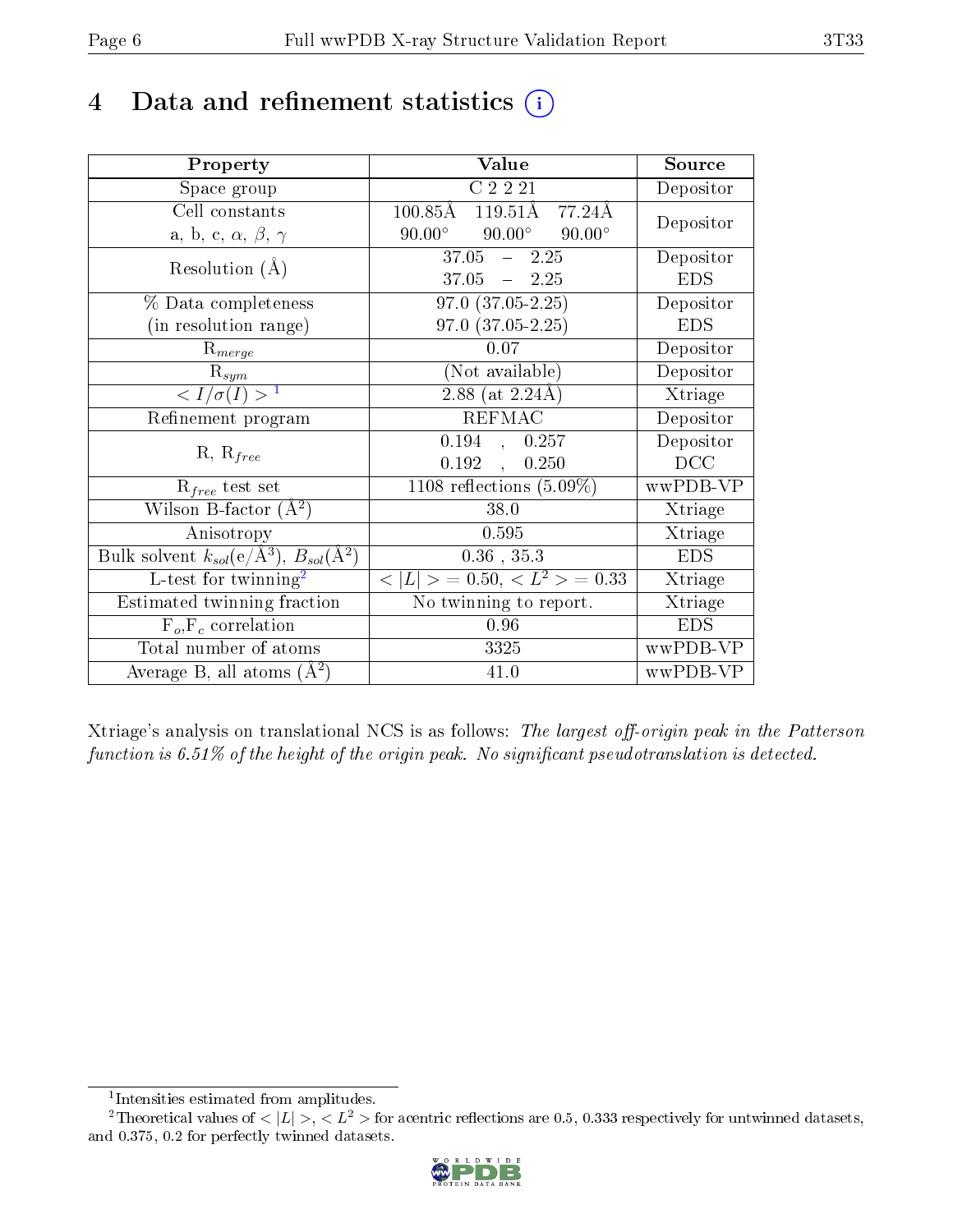# 5 Model quality  $(i)$

## 5.1 Standard geometry  $(i)$

Bond lengths and bond angles in the following residue types are not validated in this section: ZN, ACT

The Z score for a bond length (or angle) is the number of standard deviations the observed value is removed from the expected value. A bond length (or angle) with  $|Z| > 5$  is considered an outlier worth inspection. RMSZ is the root-mean-square of all Z scores of the bond lengths (or angles).

| Mol   Chain |          | Bond lengths       | Bond angles |                         |  |
|-------------|----------|--------------------|-------------|-------------------------|--|
|             | RMSZ     | # $ Z  > 5$        |             | RMSZ $\mid \#Z \mid >5$ |  |
|             | $1.02\,$ | $3/3338$ $(0.1\%)$ | 0.86        | 0/4504                  |  |

All (3) bond length outliers are listed below:

| Mol | Chain   Res   Type |     |     | $\boldsymbol{\mathrm{Atoms}}$ | 7.    | $\Delta$ Observed(A) | Ideal(A) |
|-----|--------------------|-----|-----|-------------------------------|-------|----------------------|----------|
|     |                    | 199 | GLU | $CG-CD$                       | -5.84 | $.60\,$              | 1.51     |
|     |                    | 125 | TVR | $CE2-CZ$                      | 5.30  | .45                  | 1.38     |
|     |                    | 179 | TYR | $CD2$ -CE2                    | -5.03 | .46                  | .39      |

There are no bond angle outliers.

There are no chirality outliers.

There are no planarity outliers.

### 5.2 Too-close contacts (i)

In the following table, the Non-H and H(model) columns list the number of non-hydrogen atoms and hydrogen atoms in the chain respectively. The H(added) column lists the number of hydrogen atoms added and optimized by MolProbity. The Clashes column lists the number of clashes within the asymmetric unit, whereas Symm-Clashes lists symmetry related clashes.

|  |      |      | Mol   Chain   Non-H   H(model)   H(added)   Clashes   Symm-Clashes |
|--|------|------|--------------------------------------------------------------------|
|  | 3254 | 3212 |                                                                    |
|  |      |      |                                                                    |
|  |      |      |                                                                    |
|  |      |      |                                                                    |
|  | 3325 |      |                                                                    |

The all-atom clashscore is defined as the number of clashes found per 1000 atoms (including hydrogen atoms). The all-atom clashscore for this structure is 14.

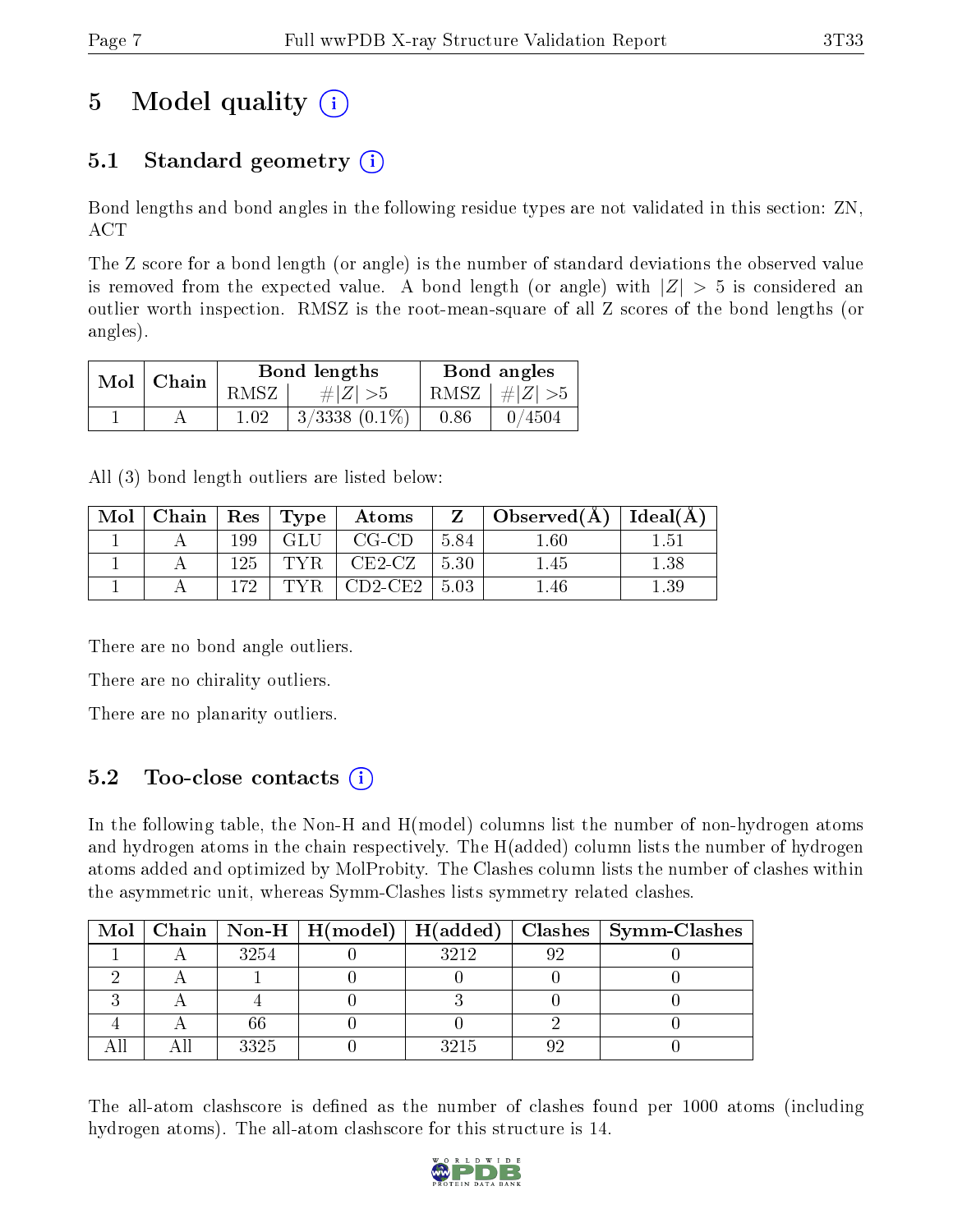|                              |                                 | Interatomic    | Clash         |
|------------------------------|---------------------------------|----------------|---------------|
| Atom-1                       | Atom-2                          | distance $(A)$ | overlap $(A)$ |
| 1: A:19: SER: HA             | 1:A:21:GLU:N                    | 1.46           | 1.29          |
| 1:A:21:GLU:CB                | 1:A:22:GLU:HA                   | 1.58           | 1.23          |
| 1:A:21:GLU:HB3               | 1: A:22: GLU:CA                 | 1.79           | 1.10          |
| 1:A:19:SER:CA                | 1: A:20: GLY: C                 | 2.31           | 0.98          |
| 1: A:19: SER:HA              | 1: A:20: GLY: C                 | 1.85           | 0.97          |
| 1:A:41:LYS:HD2               | 1: A:41: LYS:H                  | 1.28           | 0.94          |
| 1:A:19:SER:CA                | $1:$ A:21:GLU:N                 | 2.32           | 0.90          |
| 1: A:216: MET:CE             | 1:A:223:ARG:HB3                 | 2.01           | 0.90          |
| 1: A: 19: SER: N             | 1: A:20: GLY: C                 | 2.30           | 0.85          |
| 1:A:19:SER:HA                | 1: A:21: GLU:CA                 | 2.11           | 0.80          |
| 1: A:21: GLU:HB3             | 1: A:22: GLU:HA                 | 0.83           | 0.79          |
| 1:A:19:SER:H                 | 1: A:20: GLY: C                 | 1.86           | 0.76          |
| 1:A:72:ASP:O                 | 1: A:73:TYR:CB                  | 2.34           | 0.74          |
| 1:A:72:ASP:O                 | 1: A:73:TYR:HB3                 | 1.88           | 0.73          |
| 1:A:21:GLU:CB                | 1: A:22: GLU:CA                 | 2.43           | 0.72          |
| 1:A:364:LYS:HB3              | 1:A:368:LEU:HD22                | 1.72           | 0.72          |
| 1: A:19: SER: HB2            | 1: A:21: GLU:CD                 | 2.11           | 0.71          |
| 1:A:ARG:HG2                  | 1: A:323: LYS: HE3              | 1.71           | 0.70          |
| 1:A:379:ARG:N                | 1:A:379:ARG:HD2                 | 2.08           | 0.67          |
| 1: A:267: ASN:ND2            | 1: A:268:TYR:H                  | 1.91           | 0.67          |
| 1:A:233:GLY:O                | $1:A:237:\overline{VAL:HG23}$   | 1.95           | 0.66          |
| 1:A:114:ARG:O                | 1:A:115:ASP:HB2                 | 1.96           | 0.65          |
| 1:A:282:TRP:HB3              | 1: A:328: CYS:O                 | 1.97           | 0.64          |
| 1:A:267:ASN:HD21             | 1:A:286:ALA:H                   | 1.47           | 0.62          |
| 1: A: 41: LYS: CD            | 1: A:41: LYS:H                  | 2.00           | 0.62          |
| 1: A:281: HIS: CG            | 1:A:329:HIS:HB3                 | 2.36           | 0.61          |
| 1:A:21:GLU:CB                | 1: A:22: GLU:HG2                | 2.31           | 0.60          |
| 1: A:216: MET:HE3            | $1:\!A\!:\!223\!:\!ARG\!:\!HG2$ | 1.82           | 0.60          |
| 1: A:36: LEU:HD21            | 1:A:356:ALA:HA                  | 1.84           | 0.60          |
| 1: A:99: LEU:O               | 1: A: 102: CYS: HB3             | 2.01           | 0.59          |
| 1: A: 363: ASP: OD2          | 1:A:364:LYS:HE2                 | 2.01           | 0.59          |
| 1: A:216: MET:HE1            | 1:A:223:ARG:HB3                 | 1.83           | 0.59          |
| 1: A:216: MET:CE             | 1:A:223:ARG:CB                  | 2.77           | 0.58          |
| 1: A:216: MET:HE3            | 1:A:223:ARG:HB3                 | 1.83           | 0.58          |
| 1:A:8:ASN:HD21               | 1: A:10:MET:HB2                 | 1.70           | 0.56          |
| 1: A:147: ARG: HE            | 1: A:151: ARG:NH1               | 2.04           | 0.56          |
| 1: A:147: ARG: HE            | 1:A:151:ARG:HH12                | 1.52           | 0.56          |
| $1:A:169:AR\overline{G:HD3}$ | 4:A:456:HOH:O                   | 2.05           | 0.56          |
| 1: A:30: ASP:O               | 1: A:34: LYS:HG3                | 2.06           | 0.55          |
| 1:A:72:ASP:O                 | 1:A:73:TYR:CD2                  | 2.59           | 0.55          |

All (92) close contacts within the same asymmetric unit are listed below, sorted by their clash magnitude.

Continued on next page...

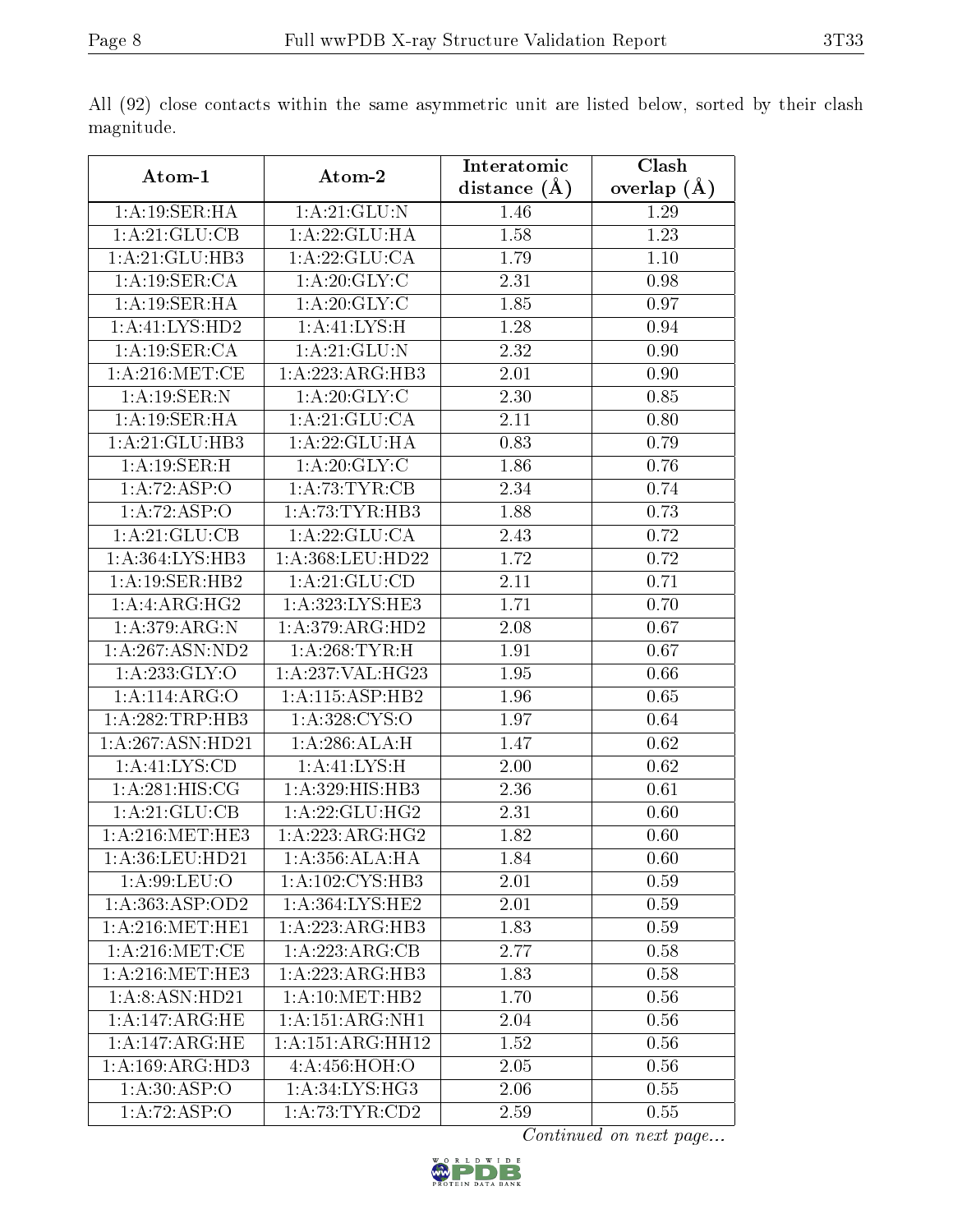| Commaca from previous page |                     | Interatomic       | $\overline{\text{Clash}}$ |
|----------------------------|---------------------|-------------------|---------------------------|
| Atom-1                     | Atom-2              | distance $(A)$    | overlap $(A)$             |
| 1: A:76:TYR:CD1            | 1:A:77:THR:HG23     | 2.41              | 0.55                      |
| 1: A: 267: ASN: ND2        | 1: A:286:ALA:H      | 2.04              | 0.55                      |
| 1:A:227:ALA:HB1            | 1: A:408:TYR:CE1    | 2.42              | 0.55                      |
| 1:A:281:HIS:CD2            | 1:A:329:HIS:HB3     | 2.42              | 0.54                      |
| 1:A:398:ASN:HB2            | 4:A:466:HOH:O       | 2.05              | 0.54                      |
| 1:A:286:ALA:HB3            | 1:A:287:PRO:HD3     | 1.90              | 0.54                      |
| 1: A:216:MET:HE3           | 1:A:223:ARG:CB      | 2.38              | 0.54                      |
| 1: A:21: GLU:HB2           | 1: A:22: GLU:HG2    | 1.91              | 0.53                      |
| 1:A:143:GLN:H              | 1: A:143: GLN:CD    | 2.13              | 0.53                      |
| 1: A: 225: TRP: HB3        | 1: A:258:MET:CE     | 2.39              | 0.52                      |
| 1:A:281:HIS:HB2            | 1: A:284: HIS:H     | 1.74              | 0.52                      |
| 1: A:19: SER: N            | 1: A:20: GLY: CA    | 2.74              | 0.51                      |
| 1:A:51:ALA:HB2             | 1:A:394:LEU:HB3     | 1.93              | 0.50                      |
| 1: A:50: TYR:CE2           | 1: A:54: ILE: HD11  | 2.46              | 0.50                      |
| 1: A:19: SER:HA            | 1:A:21:GLU:HA       | 1.93              | 0.50                      |
| 1: A:216: MET:CE           | 1:A:223:ARG:CG      | 2.90              | 0.50                      |
| 1:A:216:MET:HE3            | 1:A:223:ARG:CG      | 2.42              | 0.49                      |
| 1: A:50: TYR: HE2          | 1: A:390:MET:HE2    | 1.77              | 0.49                      |
| 1: A:216: MET:CE           | 1:A:223:ARG:HG2     | 2.42              | 0.48                      |
| 1: A:20: GLY:O             | 1: A:21: GLU:O      | 2.32              | 0.48                      |
| 1: A:76:TYR:HD1            | 1: A:77:THR:HG23    | 1.78              | 0.47                      |
| 1: A:13: PHE:HB2           | 1: A: 352: TYR: CD2 | 2.49              | 0.47                      |
| 1: A:225:TRP:CG            | 1: A:258:MET:HE3    | 2.49              | 0.47                      |
| 1:A:147:ARG:NE             | 1: A:151: ARG: HH22 | $\overline{2}.13$ | 0.47                      |
| 1:A:177:LEU:HD23           | 1: A: 193:MET:CE    | 2.45              | 0.46                      |
| 1:A:36:LEU:CD2             | 1:A:356:ALA:HA      | 2.45              | 0.46                      |
| 1:A:225:TRP:CB             | 1: A:258:MET:HE3    | 2.46              | 0.46                      |
| 1: A: 41: LYS: HD2         | 1: A: 41: LYS: N    | 2.12              | 0.45                      |
| 1: A:302:THR:O             | 1:A:306:VAL:HG23    | 2.17              | 0.45                      |
| 1: A:302:THR:HG22          | 1: A:304: GLU:N     | 2.31              | 0.45                      |
| 1:A:119:VAL:HG13           | 1: A:172:TYR:HB2    | 1.99              | 0.45                      |
| 1:A:364:LYS:HB3            | 1: A: 368: LEU: CD2 | 2.43              | 0.44                      |
| 1: A: 164: GLU: OE2        | 1:A:229:HIS:ND1     | 2.37              | 0.44                      |
| 1:A:368:LEU:HA             | 1:A:368:LEU:HD12    | 1.88              | 0.44                      |
| 1: A:22: GLU:O             | 1:A:23:GLU:C        | 2.55              | 0.44                      |
| 1:A:231:LEU:O              | 1: A: 235: MET:HG2  | 2.18              | 0.43                      |
| 1:A:243:LEU:HB2            | 1: A:248: ILE: HG13 | 1.99              | 0.43                      |
| 1:A:371:GLU:OE2            | 1:A:373:GLN:NE2     | 2.51              | 0.43                      |
| 1: A: 35: LEU: O           | 1: A:38:LEU:HB2     | 2.18              | 0.43                      |
| 1:A:164:GLU:HB2            | 1:A:229:HIS:HA      | 2.01              | 0.43                      |
| 1:A:77:THR:HA              | 1: A: 382: SER: HB2 | 2.01              | 0.43                      |

Continued from previous page.

Continued on next page...

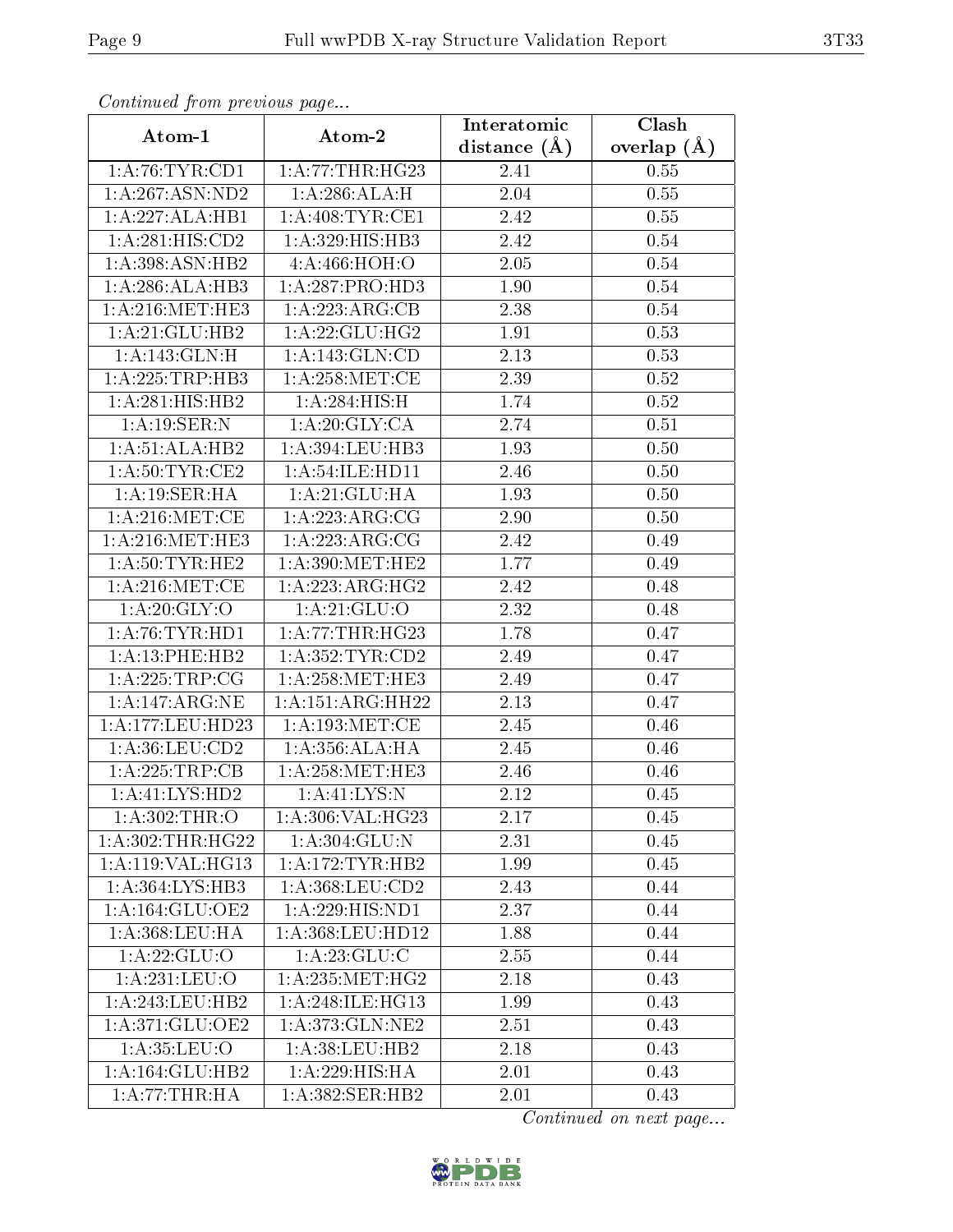| Atom-1                              | Atom-2               | Interatomic<br>distance $(A)$ | Clash<br>overlap $(A)$ |
|-------------------------------------|----------------------|-------------------------------|------------------------|
| 1: A:119: VAL: HG11                 | 1: A: 161: LEU: HD11 | 2.00                          | 0.42                   |
| 1: A:47:LEU:HD12                    | 1:A:362:LEU:HD13     | 2.01                          | 0.42                   |
| 1: A:54:ILE:HG23                    | 1:A:387:ILE:HD12     | 2.02                          | 0.42                   |
| 1:A:72:ASP:O                        | 1: A:73:TYR:CG       | 2.72                          | 0.42                   |
| 1:A:137:LYS:HD2                     | 1:A:137:LYS:HA       | 1.94                          | 0.41                   |
| 1: A:73:TYR:CD1                     | 1:A:113:SER:HB3      | 2.55                          | 0.41                   |
| $1:A:307:G\overline{\mathrm{LU}:O}$ | 1: A:311: GLU:HG3    | 2.21                          | 0.41                   |
| 1:A:170:ALA:HB1                     | 1: A:237: VAL:HG21   | 2.03                          | 0.41                   |
| 1: A:201:PHE:CZ                     | 1:A:247:GLU:HB3      | 2.56                          | 0.41                   |
| 1: A:256: SER:O                     | 1: A:257:TYR:C       | 2.59                          | 0.40                   |
| 1:A:152:PHE:C                       | 1: A: 152: PHE: CD1  | 2.95                          | 0.40                   |

Continued from previous page...

There are no symmetry-related clashes.

### 5.3 Torsion angles (i)

#### 5.3.1 Protein backbone  $(i)$

In the following table, the Percentiles column shows the percent Ramachandran outliers of the chain as a percentile score with respect to all X-ray entries followed by that with respect to entries of similar resolution.

The Analysed column shows the number of residues for which the backbone conformation was analysed, and the total number of residues.

| Mol   Chain | Analysed                                                              |  | Favoured   Allowed   Outliers   Percentiles |
|-------------|-----------------------------------------------------------------------|--|---------------------------------------------|
|             | $\frac{1}{22}$ 408/415 (98%)   384 (94%)   21 (5%)   3 (1%)   22   21 |  |                                             |

All (3) Ramachandran outliers are listed below:

| Mol | Chain | Res | <b>Type</b> |
|-----|-------|-----|-------------|
|     |       |     | GH.         |
|     |       | ΄3  |             |
|     |       |     |             |

#### 5.3.2 Protein sidechains (i)

In the following table, the Percentiles column shows the percent sidechain outliers of the chain as a percentile score with respect to all X-ray entries followed by that with respect to entries of similar resolution.

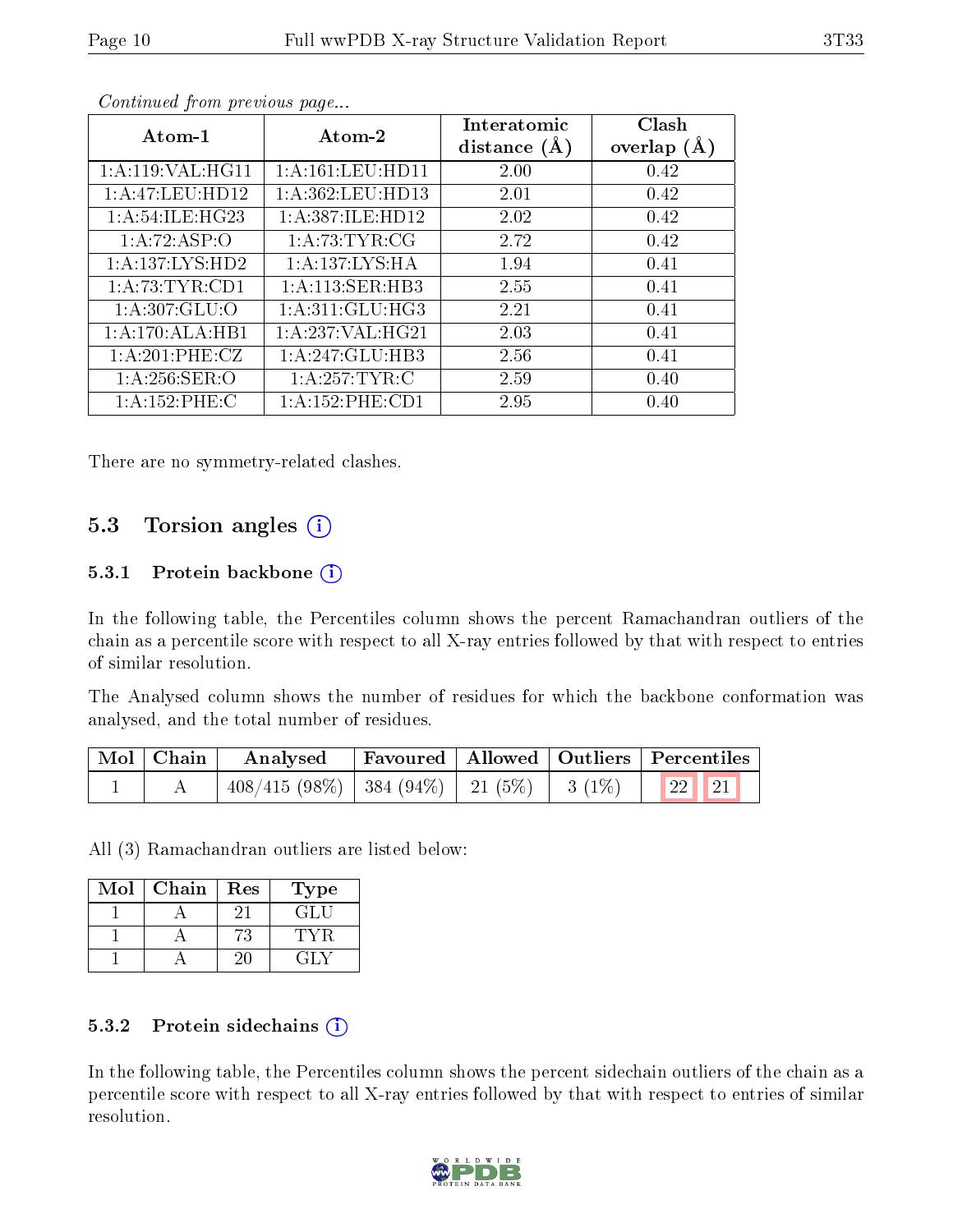The Analysed column shows the number of residues for which the sidechain conformation was analysed, and the total number of residues.

| Mol   Chain | Analysed                                 | Rotameric   Outliers   Percentiles |  |                         |  |  |
|-------------|------------------------------------------|------------------------------------|--|-------------------------|--|--|
|             | $346/348 (99\%)$   315 (91\%)   31 (9\%) |                                    |  | $\boxed{9}$ $\boxed{7}$ |  |  |

All (31) residues with a non-rotameric sidechain are listed below:

| Mol            | Chain                               | Res              | Type                    |
|----------------|-------------------------------------|------------------|-------------------------|
| $\overline{1}$ | $\boldsymbol{A}$                    | $\overline{4}$   | $\overline{\text{ARG}}$ |
| $\mathbf{1}$   | $\overline{A}$                      | $\overline{8}$   | $\overline{\text{ASN}}$ |
| $\overline{1}$ | $\overline{A}$                      | 22               | $\overline{\text{GLU}}$ |
| $\overline{1}$ | $\overline{A}$                      | 24               | <b>THR</b>              |
| $\mathbf{1}$   |                                     | $\overline{32}$  | LEU                     |
| $\mathbf{1}$   | $\frac{\overline{A}}{\overline{A}}$ | $\overline{41}$  | $\overline{\text{LYS}}$ |
| $\overline{1}$ | $\overline{A}$                      | $\overline{47}$  | LEU                     |
| $\mathbf{1}$   |                                     | $\overline{53}$  | <b>SER</b>              |
| $\mathbf 1$    | $\frac{\overline{A}}{\overline{A}}$ | $\overline{69}$  | $\overline{\rm{ARG}}$   |
| $\overline{1}$ | $\overline{A}$                      | $\overline{73}$  | <b>TYR</b>              |
| $\mathbf{1}$   | $\frac{\overline{A}}{\overline{A}}$ | $\overline{88}$  | $\overline{\text{LYS}}$ |
| $\mathbf{1}$   |                                     | 119              | $\overline{\text{VAL}}$ |
| $\mathbf{1}$   | $\overline{A}$                      | 131              | LEU                     |
| $\overline{1}$ | $\frac{\overline{A}}{\overline{A}}$ | 144              | LEU                     |
| $\mathbf{1}$   |                                     | 152              | PHE                     |
| $\overline{1}$ | $\overline{A}$                      | 164              | $\overline{\text{GLU}}$ |
| $\overline{1}$ | $\overline{A}$                      | $\overline{165}$ | LEU                     |
| $\mathbf{1}$   | $\overline{A}$                      | 192              | $\overline{\rm{ARG}}$   |
| $\overline{1}$ | $\overline{A}$                      | $\overline{195}$ | $\overline{\text{SER}}$ |
| $\mathbf{1}$   | $\frac{\overline{A}}{\overline{A}}$ | 215              | <b>LEU</b>              |
| $\overline{1}$ |                                     | $\overline{278}$ | $\overline{\rm{ARG}}$   |
| $\overline{1}$ | $\overline{A}$                      | 291              | LEU                     |
| $\overline{1}$ | $\frac{\overline{A}}{\overline{A}}$ | $\overline{322}$ | LEU                     |
| $\overline{1}$ |                                     | 351              | LEU                     |
| $\mathbf{1}$   | $\overline{A}$                      | 367              | $\overline{\text{LYS}}$ |
| $\mathbf{1}$   | $\overline{A}$                      | 368              | LEU                     |
| $\overline{1}$ | $\overline{A}$                      | 370              | <b>SER</b>              |
| $\overline{1}$ | $\overline{A}$                      | 383              | LEU                     |
| $\overline{1}$ | $\overline{A}$                      | 394              | LEU                     |
| $\mathbf{1}$   | $\overline{A}$                      | 396              | $\overline{\text{ASP}}$ |
| $\overline{1}$ | $\overline{\rm A}$                  | 410              | $\overline{\text{LEU}}$ |

Some sidechains can be flipped to improve hydrogen bonding and reduce clashes. All (5) such sidechains are listed below:

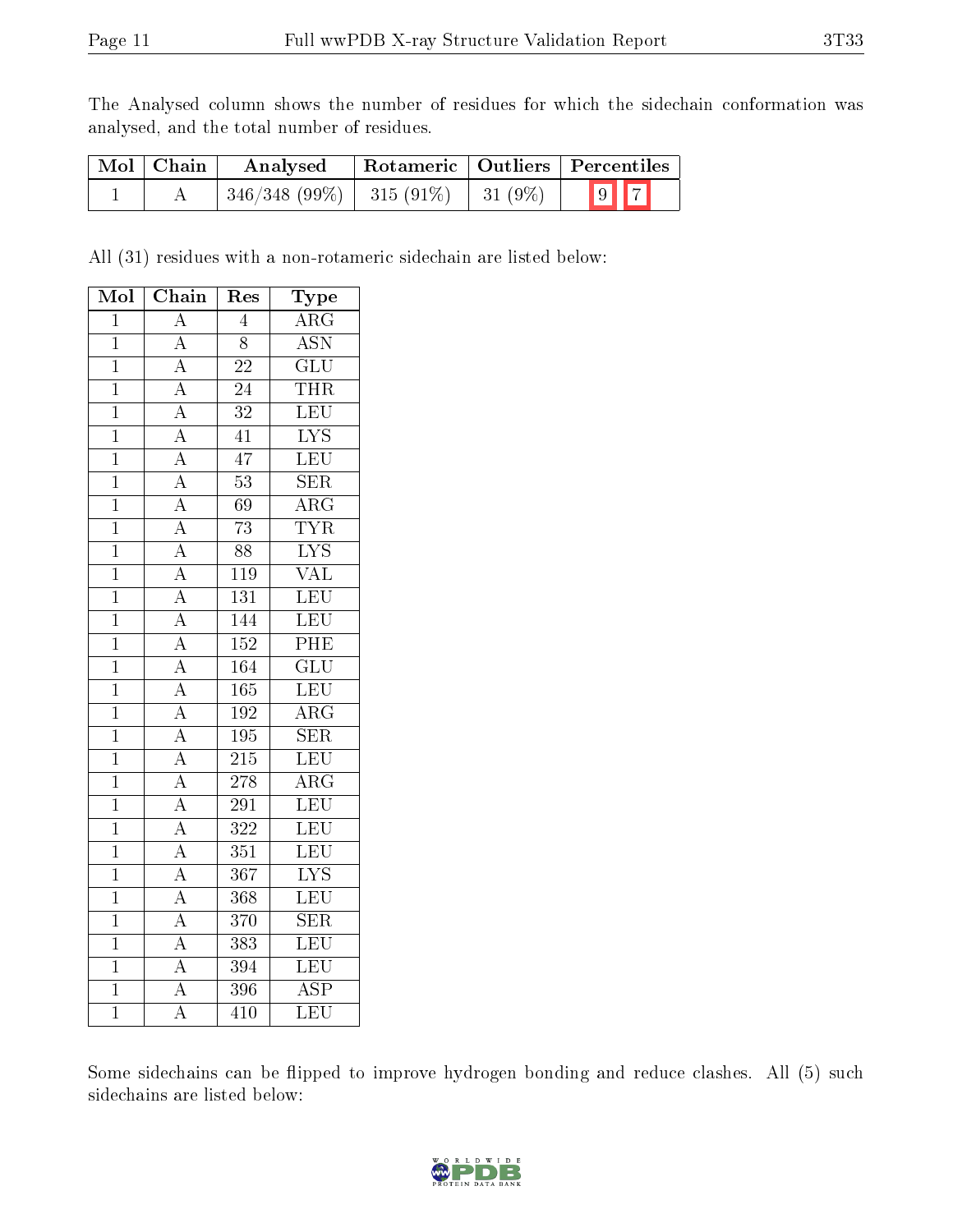| Mol | Chain | Res | <b>Type</b> |
|-----|-------|-----|-------------|
|     |       |     | ASN         |
|     |       | 105 | <b>ASN</b>  |
|     |       | 240 | <b>HIS</b>  |
|     |       | 267 | <b>ASN</b>  |
|     |       | 334 | <b>ASN</b>  |

#### $5.3.3$  RNA  $(i)$

There are no RNA molecules in this entry.

#### 5.4 Non-standard residues in protein, DNA, RNA chains (i)

There are no non-standard protein/DNA/RNA residues in this entry.

#### 5.5 Carbohydrates (i)

There are no carbohydrates in this entry.

#### 5.6 Ligand geometry (i)

Of 2 ligands modelled in this entry, 1 is monoatomic - leaving 1 for Mogul analysis.

In the following table, the Counts columns list the number of bonds (or angles) for which Mogul statistics could be retrieved, the number of bonds (or angles) that are observed in the model and the number of bonds (or angles) that are defined in the Chemical Component Dictionary. The Link column lists molecule types, if any, to which the group is linked. The Z score for a bond length (or angle) is the number of standard deviations the observed value is removed from the expected value. A bond length (or angle) with  $|Z| > 2$  is considered an outlier worth inspection. RMSZ is the root-mean-square of all Z scores of the bond lengths (or angles).

| Mol<br>Type |                 | Chain | Res |      | Bond lengths |          |                | Bond angles           |      |                  |
|-------------|-----------------|-------|-----|------|--------------|----------|----------------|-----------------------|------|------------------|
|             |                 |       |     | Link | Counts       | RMSZ     | , $\# Z $<br>↵ | Counts $\overline{a}$ | RMSZ | $\#$<br>$\Delta$ |
| ◡           | $\cap$ m $\cap$ |       | 1 ດ | ∼    |              | $0.33\,$ |                | U.J.J                 | 0.00 | $\sim$           |

There are no bond length outliers.

There are no bond angle outliers.

There are no chirality outliers.

There are no torsion outliers.

There are no ring outliers.

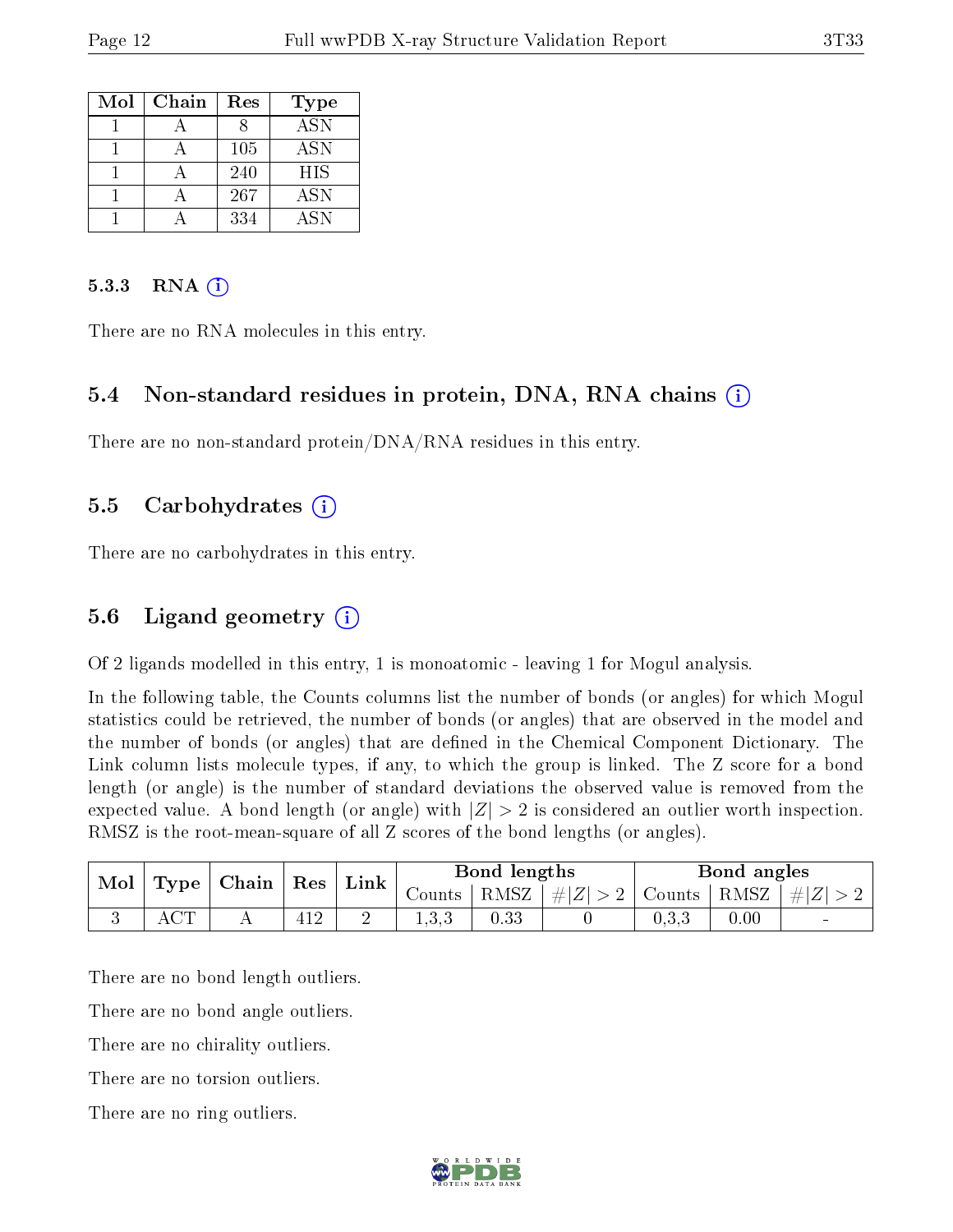No monomer is involved in short contacts.

### 5.7 [O](https://www.wwpdb.org/validation/2017/XrayValidationReportHelp#nonstandard_residues_and_ligands)ther polymers (i)

There are no such residues in this entry.

## 5.8 Polymer linkage issues (i)

There are no chain breaks in this entry.

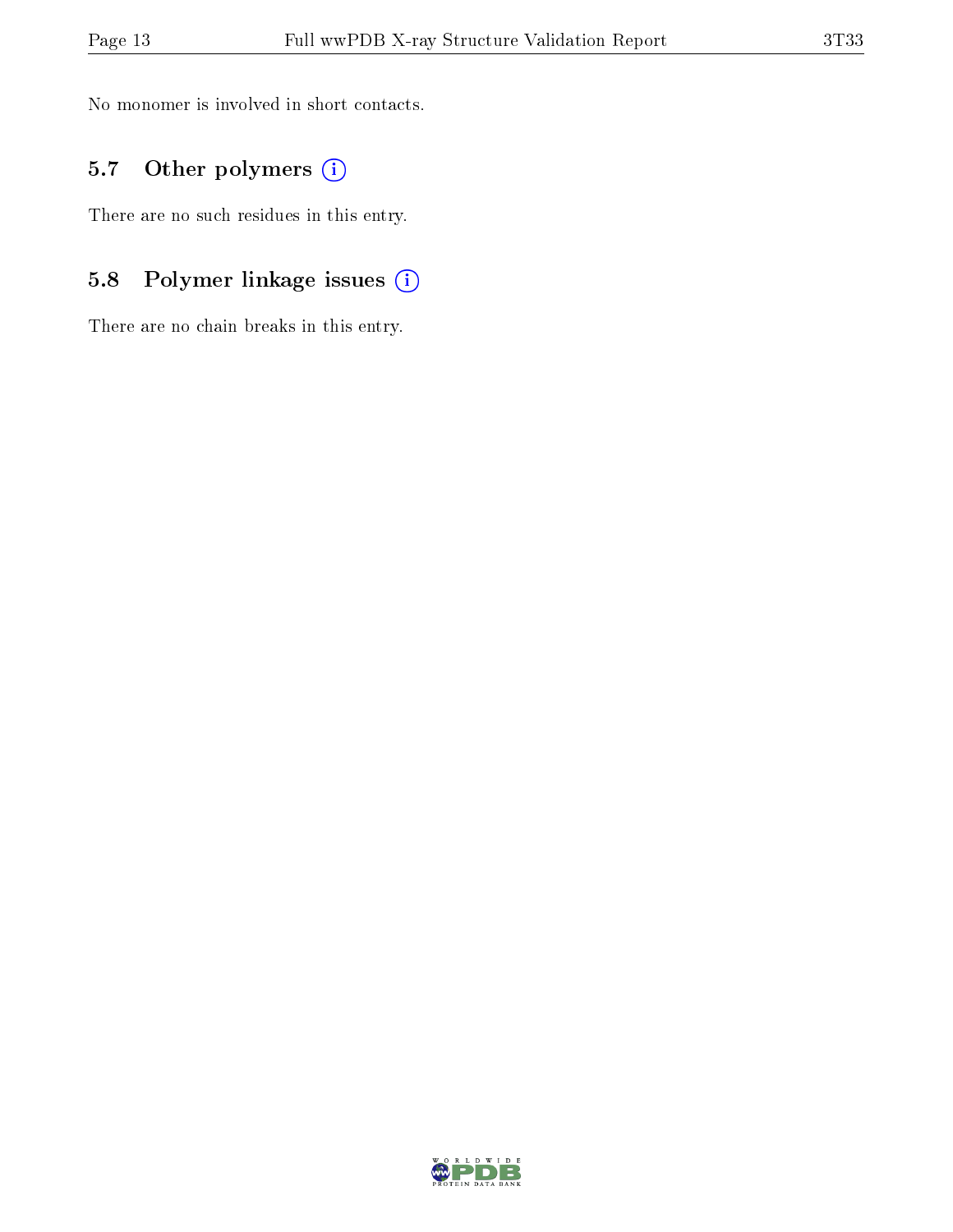## 6 Fit of model and data  $(i)$

## 6.1 Protein, DNA and RNA chains  $(i)$

In the following table, the column labelled  $#RSRZ> 2'$  contains the number (and percentage) of RSRZ outliers, followed by percent RSRZ outliers for the chain as percentile scores relative to all X-ray entries and entries of similar resolution. The OWAB column contains the minimum, median,  $95<sup>th</sup>$  percentile and maximum values of the occupancy-weighted average B-factor per residue. The column labelled ' $Q< 0.9$ ' lists the number of (and percentage) of residues with an average occupancy less than 0.9.

| $\vert$ Mol $\vert$ Chain $\vert$ | $\mid$ Analysed $\mid$ <rsrz> <math>\mid</math></rsrz> | $\rm \#RSRZ{>}2$                    | $\vert$ OWAB( $\rm{\AA^2}$ ) $\vert$ Q<0.9 $\vert$ |  |
|-----------------------------------|--------------------------------------------------------|-------------------------------------|----------------------------------------------------|--|
|                                   | $\mid$ 407/415 (98%) $\mid$ -0.10                      | 15 (3\%)   41   44   24, 38, 62, 81 |                                                    |  |

All (15) RSRZ outliers are listed below:

| Mol            | Chain            | Res | <b>Type</b>          | <b>RSRZ</b> |
|----------------|------------------|-----|----------------------|-------------|
| $\mathbf{1}$   | A                | 19  | SER                  | 6.2         |
| $\overline{1}$ | $\boldsymbol{A}$ | 21  | GLU                  | 6.0         |
| $\mathbf{1}$   | А                | 20  | <b>GLY</b>           | 5.3         |
| $\mathbf{1}$   | А                | 18  | LEU                  | 5.0         |
| $\overline{1}$ | $\overline{A}$   | 22  | GLU                  | 4.6         |
| $\mathbf{1}$   | А                | 211 | <b>GLY</b>           | 3.8         |
| $\overline{1}$ | А                | 115 | <b>ASP</b>           | 3.7         |
| $\mathbf{1}$   | А                | 71  | $\rm{ARG}$           | 2.8         |
| $\overline{1}$ | $\overline{A}$   | 23  | GLU                  | 2.8         |
| $\overline{1}$ | А                | 117 | GLU                  | 2.5         |
| $\mathbf{1}$   | $\overline{A}$   | 264 | PRO                  | 2.3         |
| $\overline{1}$ | $\overline{A}$   | 28  | <b>CYS</b>           | 2.2         |
| $\mathbf{1}$   | А                | 16  | $\operatorname{GLU}$ | 2.2         |
| $\mathbf{1}$   | А                | 69  | ${\rm ARG}$          | 2.1         |
| $\overline{1}$ | A                | 275 | <b>LYS</b>           | 2.1         |

### 6.2 Non-standard residues in protein, DNA, RNA chains (i)

There are no non-standard protein/DNA/RNA residues in this entry.

### 6.3 Carbohydrates  $(i)$

There are no carbohydrates in this entry.